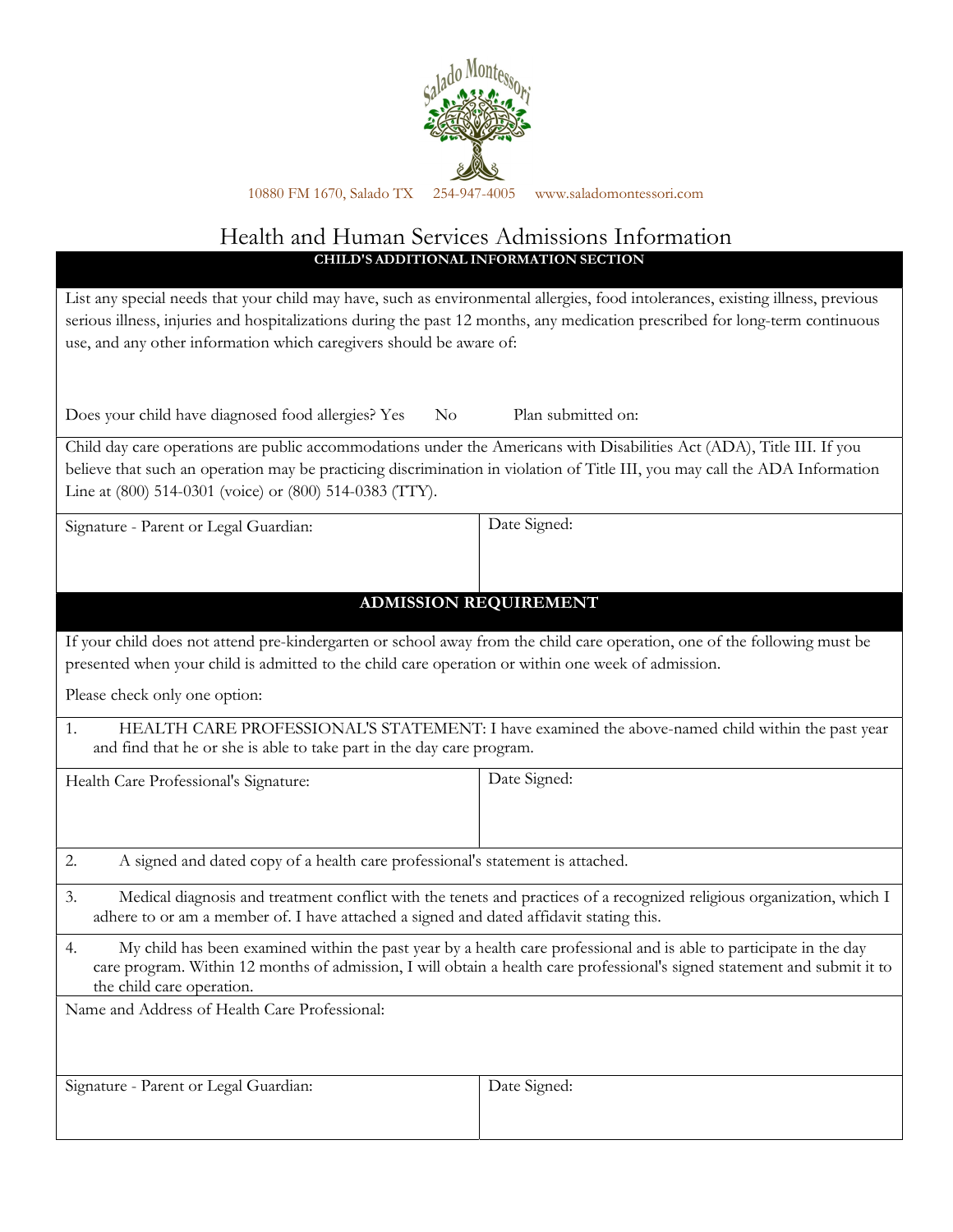

### CHILD'S ADDITIONAL INFORMATION SECTION

#### REQUIREMENTS FOR EXCLUSION

 I have attached a signed and dated affidavit stating that I decline immunizations for reason of conscience, including religious belief, on the form described by Section 161.0041 Health and Safety Code submitted no later than the 90<sup>th</sup> day after the affidavit is notarized.

 I have attached a signed and dated affidavit stating that the vision or hearing screening conflicts with the tenets or practices of a church or religious denomination that I am an adherent or member of.

VIOLANT EXAM RESULTS

| VISIUN EAAM RESULTS                                                      |              |                             |         |                                                                                                                            |  |  |  |
|--------------------------------------------------------------------------|--------------|-----------------------------|---------|----------------------------------------------------------------------------------------------------------------------------|--|--|--|
|                                                                          | $R$ 20/      | L 20/                       |         | Pass<br>Fail                                                                                                               |  |  |  |
| Signature:                                                               | Date Signed: |                             |         |                                                                                                                            |  |  |  |
|                                                                          |              |                             |         |                                                                                                                            |  |  |  |
|                                                                          |              | <b>HEARING EXAM RESULTS</b> |         |                                                                                                                            |  |  |  |
| Ear                                                                      | 1000 Hz      | 2000 Hz                     | 4000 Hz | Pass or Fail                                                                                                               |  |  |  |
| Right                                                                    |              |                             |         | Fail<br>Pass                                                                                                               |  |  |  |
| Left                                                                     |              |                             |         | Fail<br>Pass                                                                                                               |  |  |  |
| Date Signed:<br>Signature:                                               |              |                             |         |                                                                                                                            |  |  |  |
|                                                                          |              |                             |         |                                                                                                                            |  |  |  |
|                                                                          |              | <b>GANG FREE ZONE</b>       |         |                                                                                                                            |  |  |  |
|                                                                          |              |                             |         | Under the Texas Penal Code, any area within 1,000 feet of a child care center is a gang-free zone, where criminal offenses |  |  |  |
| related to organized criminal activity are subject to harsher penalties. |              |                             |         |                                                                                                                            |  |  |  |
|                                                                          |              |                             |         |                                                                                                                            |  |  |  |
|                                                                          |              |                             |         |                                                                                                                            |  |  |  |
|                                                                          |              |                             |         |                                                                                                                            |  |  |  |
|                                                                          |              |                             |         |                                                                                                                            |  |  |  |
|                                                                          |              |                             |         |                                                                                                                            |  |  |  |
|                                                                          |              |                             |         |                                                                                                                            |  |  |  |
|                                                                          |              |                             |         |                                                                                                                            |  |  |  |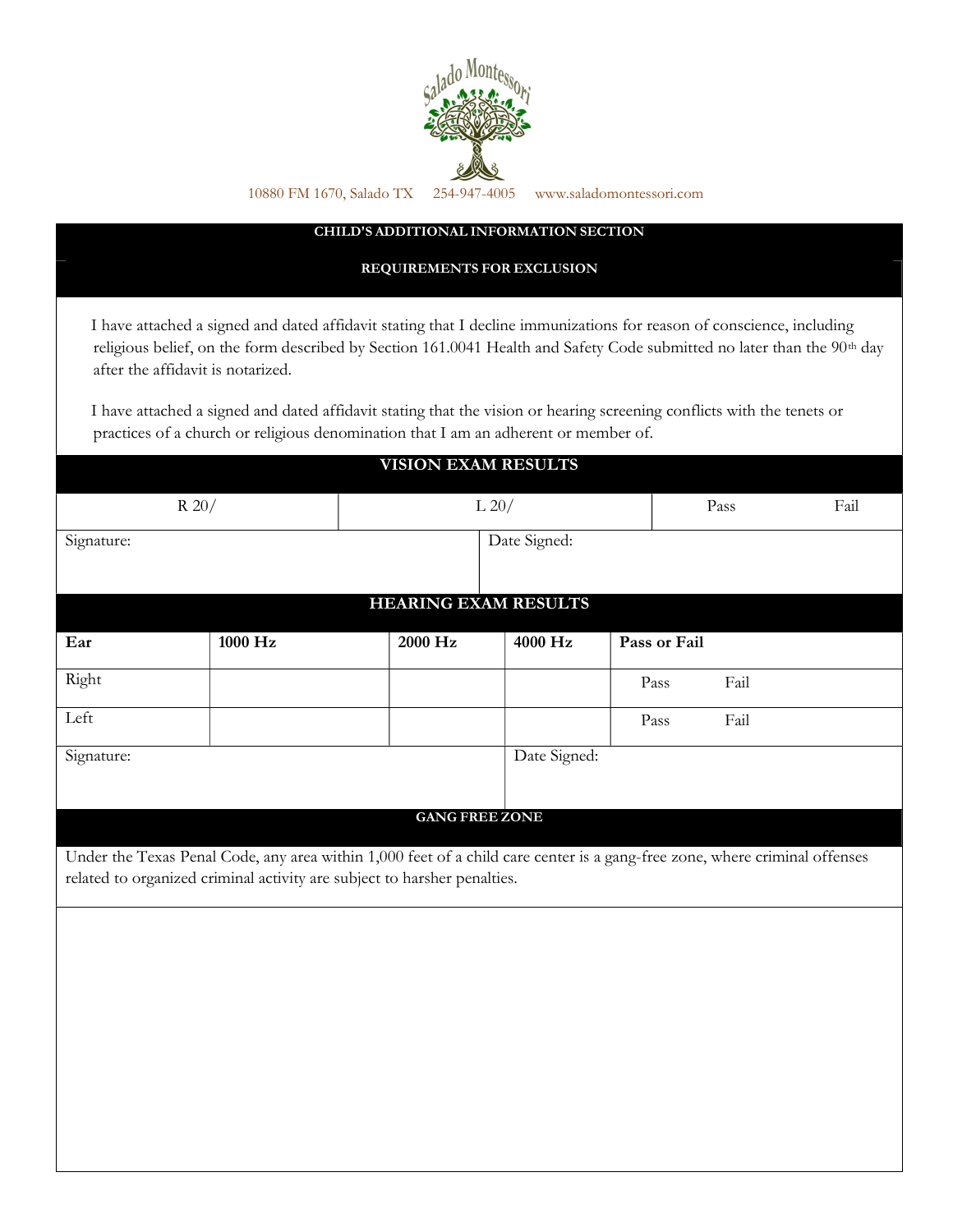

### CHILD'S ADDITIONAL INFORMATION SECTION

The following vaccines require multiple doses over time. Please provide the date your child received each dose.

| Vaccine                        | <b>Vaccine Schedule</b>    | <b>Dates Child Received Vaccine</b> |
|--------------------------------|----------------------------|-------------------------------------|
| <b>Hepatitis B</b>             | Birth (first dose)         |                                     |
|                                | 1-2 months (second dose)   |                                     |
|                                | 6-18 months (third dose)   |                                     |
| Rotavirus                      | 2 months (first dose)      |                                     |
|                                | 4 months (second dose)     |                                     |
|                                | 6 months (third dose)      |                                     |
| Diphtheria, Tetanus, Pertussis | 2 months (first dose)      |                                     |
|                                | 4 months (second dose)     |                                     |
|                                | 6 months (third dose)      |                                     |
|                                | 15-18 months (fourth dose) |                                     |
|                                | 4-6 years (fifth dose)     |                                     |
| Haemophilus Influenza Type B   | 2 months (first dose)      |                                     |
|                                | 4 months (second dose)     |                                     |
|                                | 6 months (third dose)      |                                     |
|                                | 12-15 months (fourth dose) |                                     |
| Pneumococcal                   | 2 months (first dose)      |                                     |
|                                | 4 months (second dose)     |                                     |
|                                | 6 months (third dose)      |                                     |
|                                | 12-15 months (fourth dose) |                                     |
| <b>Inactivated Poliovirus</b>  | 2 months (first dose)      |                                     |
|                                | 4 months (second dose)     |                                     |
|                                | 6-18 months (third dose)   |                                     |
|                                | 4-6 years (fourth dose)    |                                     |